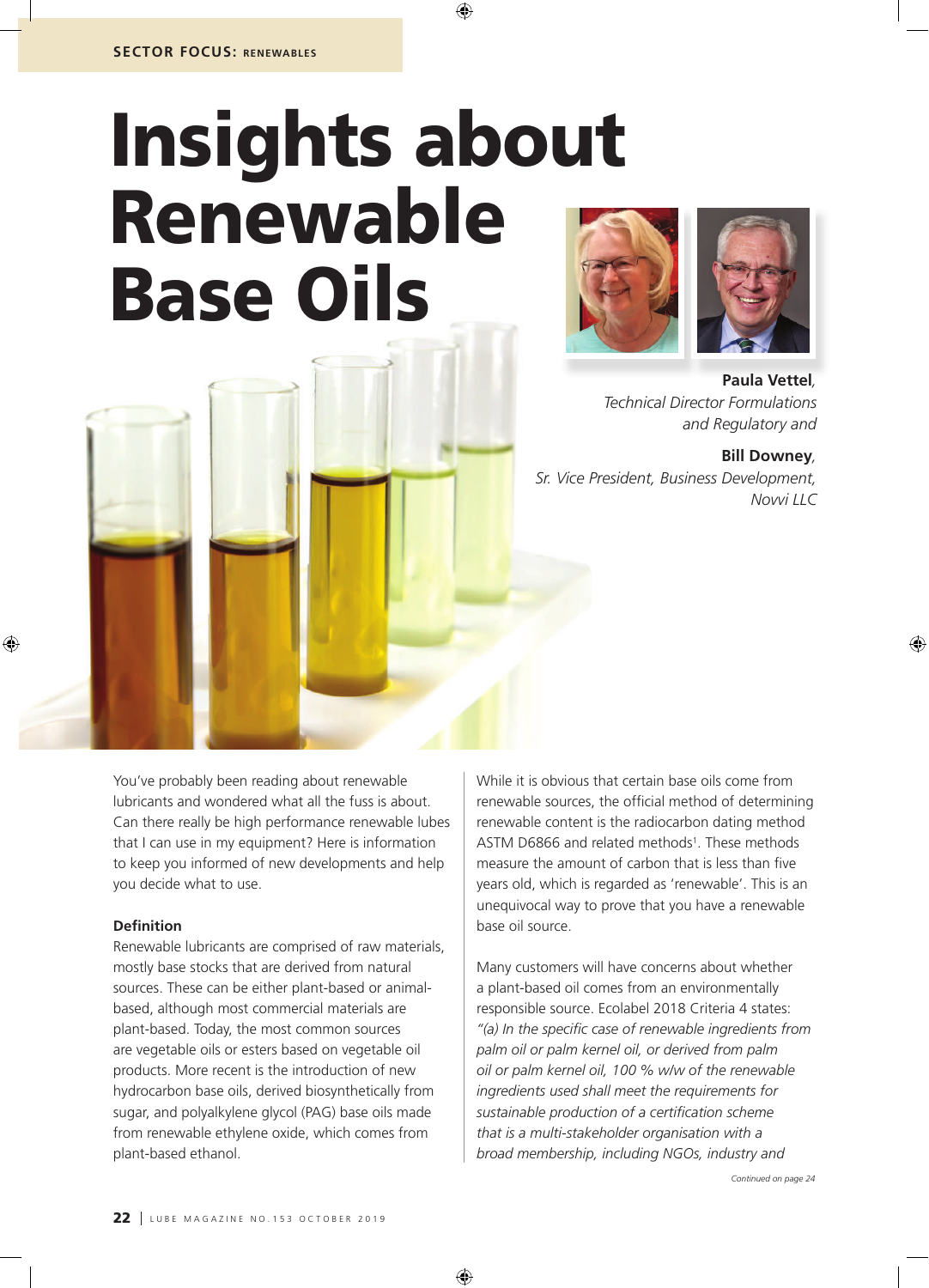*government and that addresses environmental impacts on soil, biodiversity, organic carbon stocks and conservation of natural resources.*

*[The] Roundtable for Sustainable Palm Oil (RSPO) certificates or certificates of any equivalent or stricter sustainable production scheme demonstrating compliance to any of the following models: identity preserved, segregated, mass balance shall be accepted.*

Novvi uses the widely accepted Bonsucro, which is a multi-stakeholder organization to ensure that the claims of sustainability are valid.

#### **Types of Renewable Base Oils**

There are several renewable base oil technologies to choose from when formulating a renewable lubricant<sup>2</sup>

- Vegetable oils such as soybean, canola (rapeseed), palm, known at HETG
- Synthetic esters that use fatty acids derived from vegetable oils by saponification, or HEES
- Hydrocarbons that are produced from renewable olefins like farnesene, known as HEPR
- PAG produced from renewable ethylene oxide, also called HEPG.

The choice of which renewable base oil to use is determined by the requirements of the application. Vegetable oils perform well in metalworking fluids and hydraulic applications where there is little heat or cold temperature exposure. Higher or lower temperature applications will need high performance renewable hydrocarbons or esters. Product cost is always a consideration, but the overall cost of ownership should be considered.

For example, shipowners, operators, and regulatory agencies are recognising the benefits of environmentally acceptable lubricants (EALs) in marine applications. In fact, the US EPA requires EAL's to be used in any ship-board operation that might have 'oil-to-sea' interface; those rules are known as the Vessel General Permit (VGP) regulations. Such EALs potentially save an operator thousands of dollars in fines, cleanup costs and downtime, noted Dr. Larry Beaver, VP of R&D for RSC Bio Solutions.<sup>3</sup> Beaver points out that HEPR's can be used in VGP EAL's; in fact, there is only one hydrocarbon base oil on the EU ECOLABEL LuSC list<sup>4</sup> that base oil is Novvi's NovaSpec EL34. 5

## **Environmental Specifications for Renewable Lubricants**

Ecolabel 2011 (2015) contained the requirement that lubricants must contain 50% renewable content to be placed on the Ecolabel Approval List. Vegetable oils and ester base oils had renewable content determined by counting the carbons in the plant-derived portions of the structure. After the introduction of commercial renewable hydrocarbon base oils, it was recognised that D6866 radiocarbon dating was needed to certify renewable content. There was much debate as to whether Ecolabel 2018 –which will be put into effect as of January 1st, 2020 -- would increase or decrease the renewable content, but in the end, it was decided to only specify the renewable content if "bio-based" was included in the product claims.

*"(4b) If the term 'bio-based' or 'bio-lubricant' is used, the minimum bio-based carbon content in the final product shall be 25 % in accordance with EN 16807."*

The USDA Bio Preferred Program was established to give guidance to governmental agencies as to how to purchase products with renewable content, mandated under Federal and local laws. There are currently over 30 categories for finished lubricants, greases and cleaners and for chemical intermediates like base oils. The minimum renewable content was determined for each category by compiling the renewable content of relevant commercial products and establishing the minimum as just below the product with the lowest renewable content. For lubricant chemical intermediates, the minimum renewable content is 25%. All products must be registered with ASTM and submit D6866 results from an ASTM-approved laboratory.

## The Bio Preferred Lubricant categories and the minimum renewable contents can be found here. https://www.biopreferred.gov/BioPreferred/faces/ pages/ProductCategories.xhtml.

Note that other environmental specifications such as EPA Vessel General Permit 2013 do not require a minimum renewable content. Swedish standard SS155434 requires the minimum renewable content of 25% in accordance with EN 16807 for the lubricant to be called "bio-based".

#### **Applications for Renewable Lubricants**

Renewable base oil can be used to formulate renewable lubricants that can perform in any